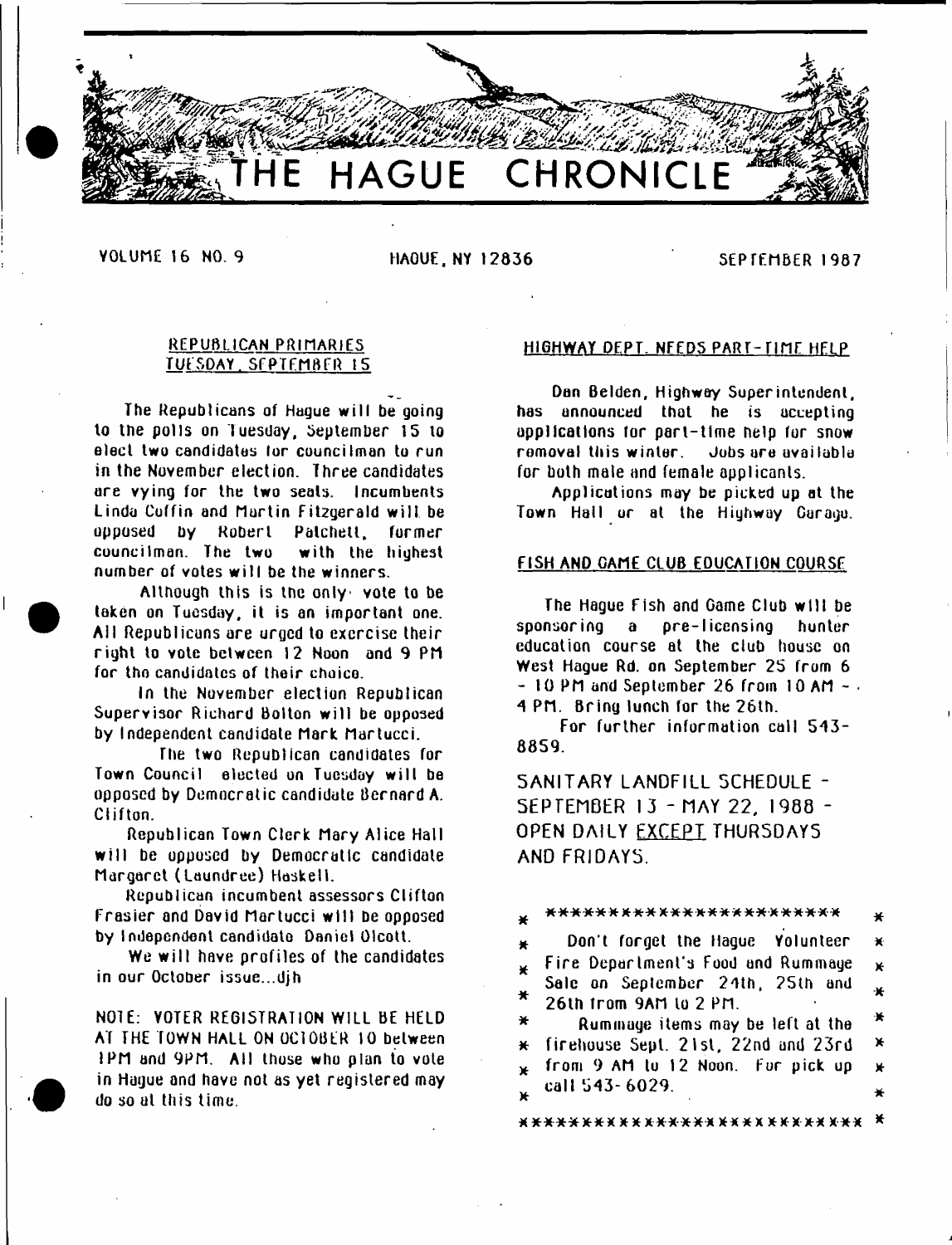## SENIOR CITIZENS CLUB

A Senior Citizens picnic w ill be held at Silver Bay Association on Wednesday, September 16 at 12 o'clock. Lunch will be provided. Those needing transportation, meet at the Hague Baptist Church parking lot at 11:30 AM.

Ihe monthly club meeting w ill be hold on Tuesday September 22 at the town hull at 1:30 pm. An October boat trip is being planned and w ill be discussed at this meeting.

A program on "The Hague Historical Society - its aims" , w ill be presented after the regular meeting.

Come and bring a fr iend...GL

## HIGH PEAKS AUDUBON SOCIETY

Dorothy Yan Aller will present a **slide/lecture titled** "Along Stone Wolls" for the regular meeting of the High Peaks Audubon Society September 16 at 7:30 PM at the Elizabethtown Social Center. Since 1955 she and her late husband developed plantings of trees and wild flowers along 2 milus of stone walls to attract birds and wildlife.

The public is invited to attend this meeting. L. Meade

We receive letters and notes from our readers from time to lime. We want you to know we appreciate hearing from yuu. Occasionally we yet one that is particularly enchanting and we wuuld like to sharu the following w ith you:

"It is most distressing to me to realize that it's been almost exactly a year since I was last in Lake George and 1 mean "in!" What's more, it appoars that 1987 will close without me getting there. Nonetheless, as I have told you before, I olten feel like I'm being "teletrunsported" or something akin to it as 1 rend the Hague Chronicle each month. **A3** such, it **i3** with no reluctance that I part with the enclosed \$.... and place it in your good stead, for purposes of renewing my next 12 months of your most enjoyable "chronicling."

I hope the receipt of this and my best wishes finds you all in good health, mentally and physically.

Most sincerely, /s/ Gary H. Palmatier, Pleasanton. CA"

Thanks Gary, for those kind words and your generous donation. ..djh

# CHURCH WOMEN UNITED

Church Women United of the Northeast Region, which includes all six New England slates plus New York and New Jersey, w ill be holding its quadrennial Assembly Friday, October 2. starting at 3:00 PM. through Sunday, October 4, 2:00 PM, at Silver Bay Association, Silver Bay, NY.

CWU is announcing a nationwide launching of its assignment: POVERTY, a five year imperative to work to eliminate the poverty of women and children.

# CHURCH OF THE BLESSED SACRAMENT

The Church of the Blessed Sacrament in Hague announces a chanyc in the Mass schedule beginning September 13. On Saturdays, the Vigil will be at 5:15 PM and on Sundays. Mass w ill be at 9 AM. There will be no II AM Muss.

Talher Rich Broderick w ill offer adult education courses September 15, 22 and 29 from 7 - 3:30 PM on "How to Use the Bible for a More Enriched Prayer Life", by praying with the scriptures. Six evening sessions on "What Does it Mean to be a Catholic Today" will be given by Father Broderick beginning the first Tuesday in October.

The last Saturday of every month, Cathy Papparotia will conduct a class on "The Introduction to the New Testament\* following the Saturday Yigii. A pot luck supper will be held in conjunction with the class. No prior knowledege or experience with the Bible is necessary.

Persons interested in these courses should contact Father Broderick.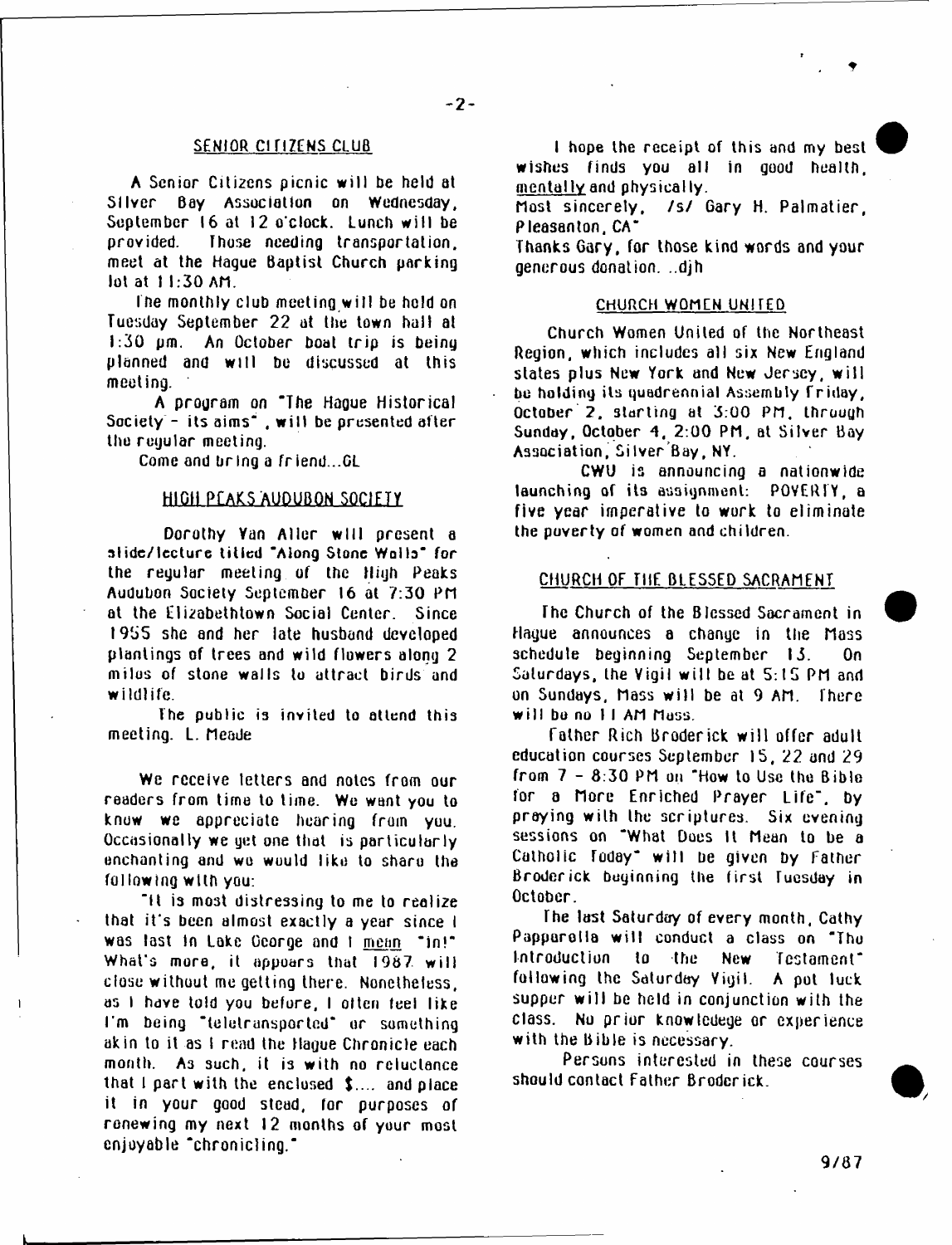# ZONING BOARD OF APPEALS - 8/27/87

Acting Chairman Ldna Frasier held a public hearing on Claudia terry's variance application  $*6-87$ , which, if approved, would allow her to place houses bought from Hogue Commons property onto properly known as Busy Bee Trailer Park. A discussion followed and ended with a denial of the application based on Sec. 9.030 (discontinuance) and 9.040 (change) of Town of Hague's zoning ordinance. Later, at the regular meeting Claudia Terry and Robert Brlgnolu requested another vole from the board. Since the hearing was closed, the board stood by its earlier decision.

Two public hearings have been set for September 24, 1987, the date of the next ZBA meeting:

 $\frac{1}{2}$ 

1. At 7 p.m. the vorionce application by Claire Phillips, Friends Point will be discussed. It is for the placement of a fence that is non conforming.

2. At 7:15 p.m. Bob Patchett, Trout House  $X$ illuge, will have his public hearing on a ^ P ria n c e to add two log houses whore his land is non- conforming.

Two motions were mode in o discussion of the Silver Bay Lodge interpretation.

1. Structures associated with resort hotels include resort hotels. Motion approved.

2. Conversion, os used in context of Sec. 9.020 of Town of Hague Zoning Ordinance, means to change or alter building. Conversion does not mean the removal or replacement of such building. Motion carried w ith 5 yes and I no. David Martucci abstained ..6. Lindquist

# **PLANNING BOARD - 9/3/87**

A public hearing on the proposed subdivision of lands owned by Richard Baker located west of Terrace Rd., Silver Boy, was opened at 7:07 PM w ith the reading of the public notice. Dennis Dickinson, land surveyor for Mr. Baker, described the proposed subdivision with the modification **1.** It would be a minor subdivision of four<br>• S. each lot in excess of 30 acres, instead<br>• of a major 5-lot subdivision. (The original<br>• concernal had four lots coming in give trom t it would be a minor subdivision of four s, each tot in excess of 30 acres, instead proposal had four tots ranging in size from

2.76\* acres to 7.65\* acres, plus a 5th lot of 100\* acres to be donated to Silver Buy Association.) The four lots would be conditioned to prevent any further subdivision of the land.

Property owners who obtain their water from the Terrace Road Water Company expressed concern that development on Mr. Baker's land could alter the water supply from up-hill springs that feed into the springs of the Terrace Water Company, a public water supply tur approximately 40 homes. Mr. Dickinson said that a 200' protective area would be designated from property lines on lot  $\neq 1$  for ferrace Water Company's water supply.

The Board scheduled a site plan review of the minor subdivision of Mr. Baker's property for September 8 and a public hearing on a minor subdivision ot this property for 7 pm Oct. 1, 1987. The Department of Health will be called to inspect the Terrace Water system and advise the Board of any adverse effects the proposed subdivision may have on the water system.

Chairman Costello advised the Board of the Zoning Board of Appeals decision regarding conversion of buildings in Section 9.020. The 7BA ruled that a building may be changed or altered, not removed and replaced by another structure. (See /BA news). Based on this ruling, the Planning Board unanimously voted that the application of Silver Bay Town Houses, Inc. be denied.

### fOWH BOARD - 9 / 8 / 8 7

John Banta, RayBrook, and Greg Hill, representative of APA, attended the Hague Town Board meeting on September 8 to explain the aims of the intermunicipal program involving six Lake George Basin communities and APA. A consulting team, Rogers, Golden and Helpern of Philadelphia have been hired to work on land use und development issues associated with rapid growth and related water quality in the Basin. This is a pilot project and the communities and the agency w ill work together.

In privilege of the floor, D. Henry spoke of the school taxes which were increased more for Hague than for Ticonderogu. (Cont. on page 4)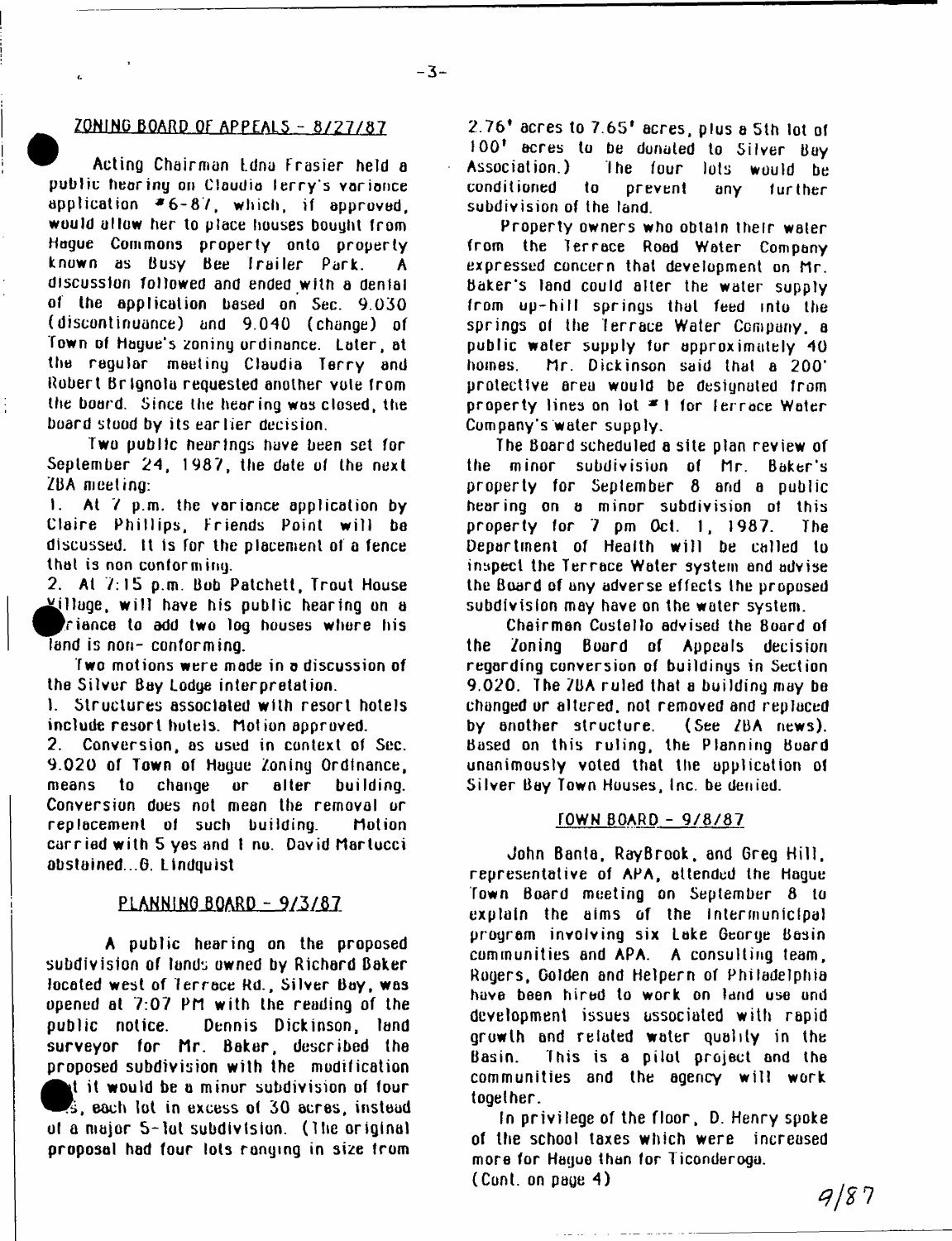Town Board News - cont. from p. 3

Supervisor Bolton soid re-evaluation should help in solving this problem. It it does not, further investigation would be necessary.

Acting as a Board ul Health, Hague Town Board approved a holding lank tor the Hinck ley-Waitt property at Sabbath Day Point.

Two bids were accepted for the sale of a I96H S-lon International truck with accessories. No decisiun was made as to which w ill be the final hid accepted.

Warren County Chamber ut Commerce budget allows Hague \$ 1 500 ( BASS tournament), \$500 (Winter Carnival), \$500 (Summer Arts Tair)

I - 1 / ? miles ul Summit Drive w ill be repaired at a cost of \$70,000 allowed by state, fit. 8 work should begin next year.

Dick Bolton nuted that the lookout at Sabbath Day Pt. can create a traffic hazzard, located where it is around a curve. He is yoing to request a ' scenic overlook\* sign placed further up the mountain alerting drivers.

Approval was given to a motion stating the cut-off date for bill presentation will be the Trlday before the regular Town Board meeting, held the following Tuesday.

A public hearing was suggested for the discussion of re-urgani?atiun of Hague town Park. With the influx of more visitors and further development we must face the problems of parking, etc. The need lor such re-organi?htion is immediate.

The public beach is now officially closed. No lifeguard w ill bo on duty. SWIM AI YOUR OWN RISK.

Chief of Operations for DEC, Mr. Barnhart, has boon impressed with our development for night skiing at Rogers' Rock Campsite and as a capital project would like to help with additional funds. How can we say no?

Copy of a letter from Tom Lawson (county attorney) to Malcolm Coulant (regional attorney), was read by Supervisor Bolton. A suggestion was made for a round table discussion with the attorneys of all involved communities involved in closing our landfills. Included was a copy of Order on Consent fur review. Representatives from

three companies Interested In helping the towns in the closures w ill be contacting the supervisors.

**TNCON** has approved Ord.  $*$  1-87, Yan Buren Bay speed lim it. Newspapers w ill publish notice.

Coliform count has gone down. At the beginning of the season it was very high and we are glad to report progress against this difficult problem.

After an excellent report by I aura Meade on our Bicentennial program on August 14. a motion was made to allow her to send an anticle to "Adirondack Life" on that. program. Motion passed. A resolution was passed allowing the transfer of funds from American legion to the Bicentennial program in the amount of \$ I 00...0L indquist

# TREE LfCTURT STRlfS AT TICQNDfROGA LIBRARY

A free lecture series focusing on studies pertaining to the literature of the American character w ill begin Thursday, Sept. ?4th at 7:15 PM at the Black Watch Library in T iconderoga.

Sponsored by the Clinton-Essex-Fronklin Library System and funded by the National Endowment, for the Humanities, this particular study w ill be an introduction to women's studies and the history of the women's movement in America.

The 5-part program entitled "A Woman's Place" w ill start with Dr. Anita Raponc, Professor of History, SUNY, Plattsburgh, who will discuss the 1848 Seneca Falls Declaration of Sentiments and Resolutions. Meeting dutcs tor the remaining lectures are as fol lows:

Oct.  $8 - Text:$  "Tell Me A Riddle" by T illie Olson. Lecture by Dr. Ingrun Lafleur, vice-president for Academic A ffairs, SUNY, Plattsburgh.

Oct. *'J ?* - Text. ' The Awakening" by Kate Chopin. Lecture by Dr. Brett Millier, Dept. of American Literature, Middlebury College.

At each program copies of the book to be featured in the following lecture will be distributed - to be returned at next lecture. A copy of the Sencca fa lls Resolution may be obtained from the librarian. Tor more information, contbct Mrs. Kenney, librarian.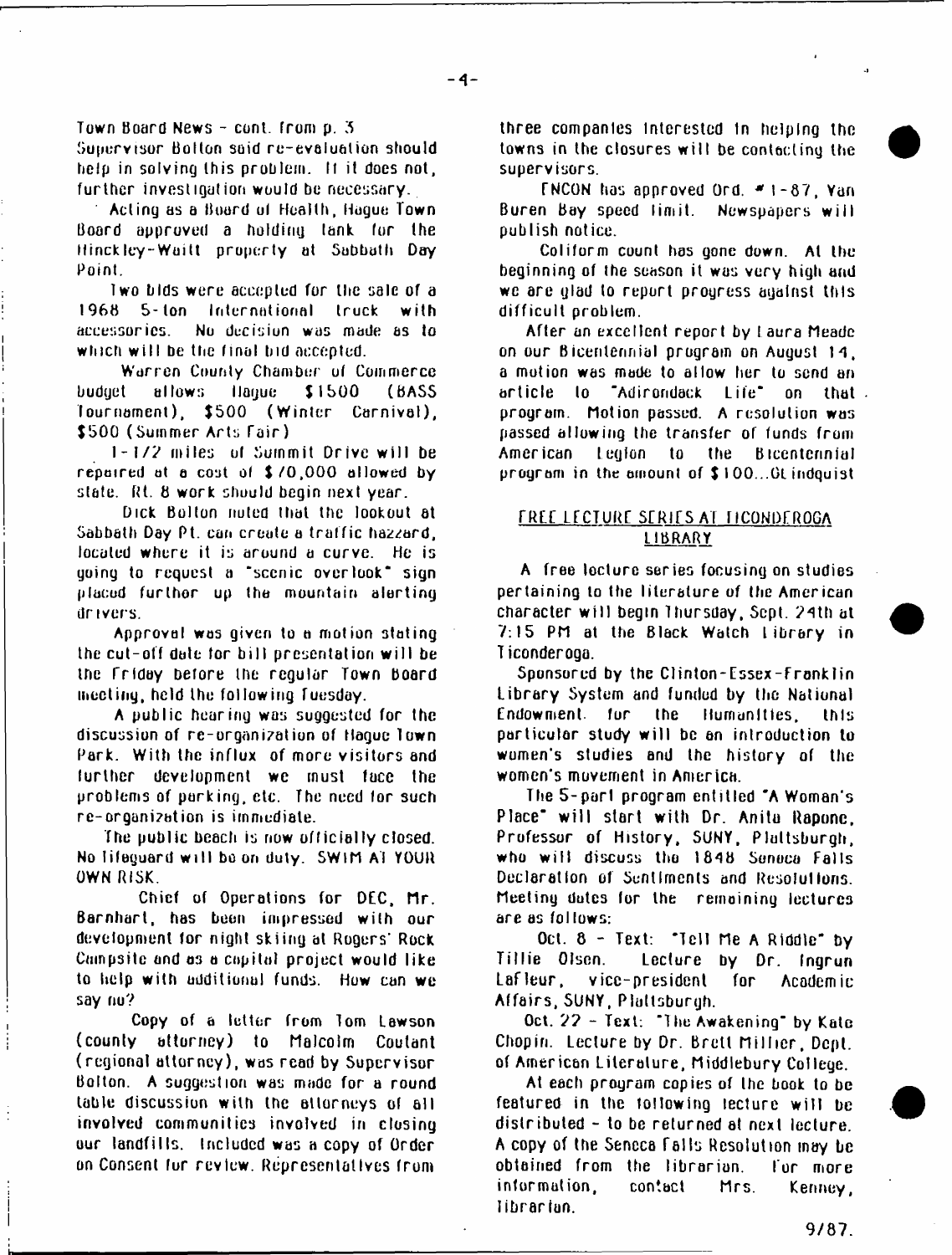# VIEWPOINT

I like many others was disappointed in hearing that there would be no movies al the park this summer. Many children and grown-ups too looked forward to this one night a weak. If the Chamber gave the excuse ol no supervision, why couldn't they take it upon themselves to appoint someone to chock and see that things weru being run in a proper manner?

Where does all the money go that the Town board gives to the Chamber of Commerce each year? It seems like the Chamber could do more for the Town instead of thinking of themselves all the time.

When it comes lime for budget talk, the Town Board should take a long hard look at what they are giving to the Chamber of Commerce and ask themselves, is it worth it? Or should we give less until the Chamber can do more for the Town people and less for themselves?

Ld: VIEWPOINT is used to express the opinion of the readers. It does not necessarily reflect the opinion of the staff of The Hague Chronicle. We welcome letters front our readers. They must be signed, with writer's address. However, signatures may be withheld at the request of the w riter.

•

## HAOUE BAPTIST CHURCH

The Hague Baptist Church held a reception for its minister, Rev. Barton Van Vliet and n rs . Van Vliet on Sunday, August 30. Representatives from the entire community and other communities filled the church to capacity. Special music was arranged and a number of guests spoke spontaneously about their relationships with the Van Vliets. A book of "memories" was presented to them along with a chock in appreciation for their years of scryice to the church and the community of Hague.

While the Pulpit Committee is working diligently to find a replacement for Rev. Van <sup>•</sup> V liet, a number of interesting services are being arranged. On September 6 Rev. Terry Schmitt from Ticondcroga filled the pulpit. Rev. Jack Armes, a retired missionary now

living in Hague was the pastor on September 13 and on September 20, another Hague resident. David C. Lawrence, son of Mr. & Mrs. Albert Lawrence w ill have as his topic "Amen and Amen." 1 he morning worship service begins at 10:30AM.

David has been a summer resident of Hague since he was a small boy. His wife. Wanita, is teaching Special Lducatiun in the I iconderoya Elementary School and they have a daughter. Cristina, who has just entered the first grade in Ticonderoga.

the Lawrences are now making their home In Hague., djh

# HAOUE HISTORICAL SOCIETY

The Hague Historical Society w ilt meet on Wednesday, September 23 at the Hague Baptist Church annex. Refreshments served at 7:30 PM--courtesy of Dorothy Traver and committee. Program arranged by president Bob Cole and vice-president Jack Armes starts at 8 PM. Subject: Colonel William d'alton Mann, his life style, particularly as it relates to the history or Hague, to his summer home, the present Island Harbor House when it was located on Waltonian Island. The program w ill tnclude slides of photos taken during the colonel's lifetime, photos rarely seen or published. Also included w ill be personal reminiscences as these have come down to present day descendants of men and women who knew the colonel here in Hague. Colonel Mann was reputedly a "hero" at Gettysburg, a founder of the Pullman Car Co., and editor of a NY paper noted for its gossip.

A ll interested are invited to attend.

The Hague Historical Society is also very proud to announce its fall trip, this year, a boat ride aboard the good ship Mt. Independence on Saturday, October 17 along Lake Champlain. Cost, including a lunch of lasagna catered by Eddie's Restaurant, Is only \$20. This special price is possible because of a group rate--the trip is a group venture sponsored by Hague Senior Citizens and three Historical Societies - Hague, Ticonderoga and Putnam.

(Cont. on page 6w)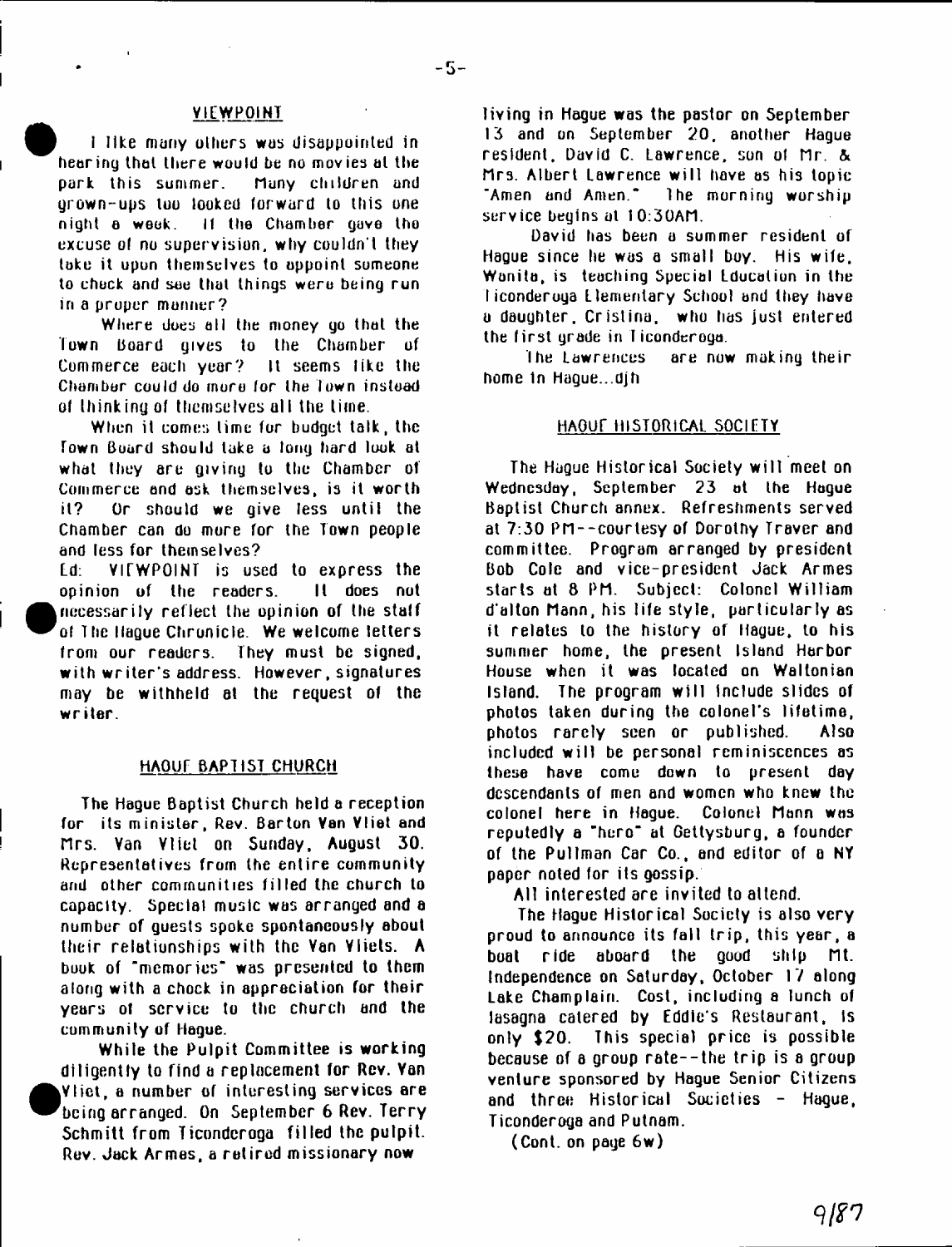(Conk from page 5)

A car pool w ill depart from the parking lot of Hague Baptist Church at 9 AM to the ferry landing at It. Ticonduroga. (Ferry fare, each way.  $25c$  per person). The ferry goes directly to Shureham where passengers will board the Mt. Independence. Departure lime is 10 AM. The four hour round trip w ill go south on Lake Champlain to Dresden Station, return north near Crown Point and<br>thence to Shoreham. A narrative with thence to Shoreham. historical and geological highlights w ill be given by the captain...There is ample sheltered space aboard (or those who choose not to sit outside. All are invited to join in this delightful, relax ing, social and informative journey--glimpsos of fall color u plus.

Make reservations by check in the amount of \$20 per person to HAGUE HISTORICAL SOCIETY; mail to Robert Cole, Silver Bay, NY 12874 before October I O . BdeG

# FISH AND GAME CLUB TURKEY SHOOT AND BARBTCUE

The Hague Tish and Gome Club Is sponsoring a lurkey shoot on Sunday, September 20 at the clubhouse. Iurkey shoot begins at 10 AM followed by a barbecue at 12 noon. Adults - \$6.00. children \$4.00.

# WILLY C'S AUG/SEPT WEATHER NOTES

"And the Beat Goes On." Just a fantastic summer woalherwise. August had more rain than  $J$ uly,  $4.10<sup>-1</sup>$  in fact, but then we needed more rain. Ah, but we continued to have more of those super summer days w ith everything just the way you want It for summer and vacations. The high temperature for the month 92<sup>°</sup> on the 17th. It only got down to a low of  $71<sup>o</sup>$  the night before.  $49-1/2$ <sup>o</sup> on the 25th was the low temperature for the month. On August 27th the high for the day was only  $59<sup>u</sup>$ . Some folks probably didn't think that was too sw ift, but all in all the month was great and when put back to back with July it all came together. Highest wind gust, 30 MPIt on the Sth. We lost I tir. and 21 min. of daylight in August. Tho sun is indeed picking up momentum as it races inward the southern hemisphere.

And so September is here, the month that contains Labor Day. the exodus back to school and the beginning of the fall colors. As I look at the mountains surrounding tho lake all is green, but as one drives about. here and there you burst upon a tree in full color or a branch or two beginning that glorious transformation of beauty that signals the onset of the fall season. As the month progresses the landscape w ill be ever changing as nature continues her intricate work.

Temperatures have been cooler than normal, but today we have gotten up into the 8 0 's. We just had 1.40" of rain over the last two days, but the sun has reappeared, so we look forward to a pleasant day. Changing weather patterns will now be accelerating. so we can expect greater variety as the days move on. Today, Sep. 9 at  $2:30$  PM the air temperature was 829. the water temperature 69°.

On Wednesday, Sep. 9 The Lake George Steamship Co. successfully launched the new 191' vessel they have been building at the Baldwin shipway since 1981. At approximately 7:30 AM the Lac du St. Sacrament was pulled free of the cradle by the MV Mohican, amidst a small, but enthusiastic flotilla of interested spectator boats. With the new vessel lashed to the Mohican the two ships began their voyage to Lake George Village where the Lac du St. Sacrament will have engines installed, superstructure built and interior fittings created, after which it should be ready for service in the spring of 1989.

Thus begins a new era in the always evolving motor vessel and steamboat history ot Lake George.

Members of the 7oning Board of Appeals and the Planning Board are appointed by the Hogue Town Board they are not elected. All members of these Boards serve without pay or reimbursement for time or travel involved while performing the tasks related to meetings and/or site reviews.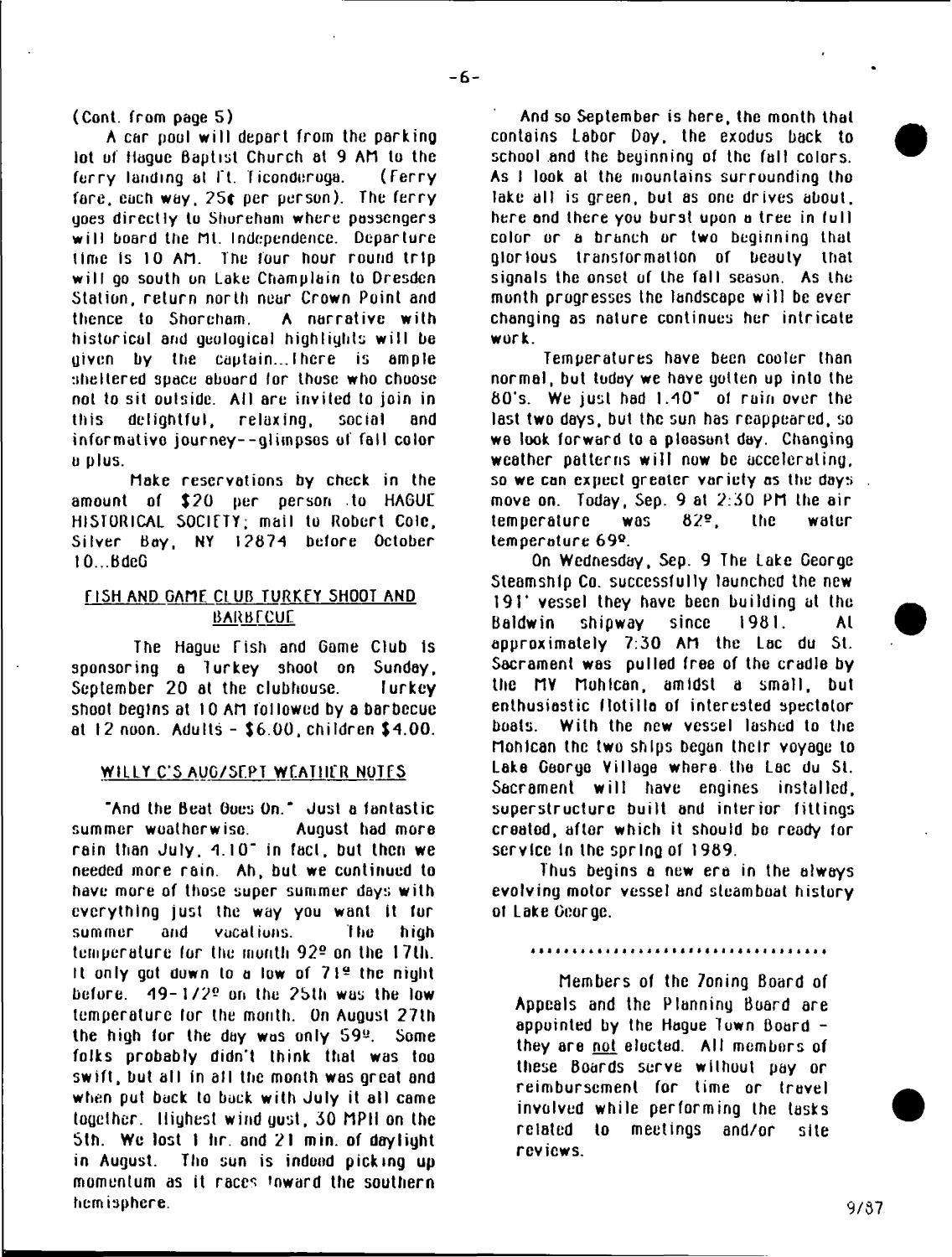### SOUNDINGS

BORN - A girl. Claine Marie, to Linda ( Taber) and Cherif Hennedy, on August ?6 in Staten Island. Grandparents are Sally and B ill Taber and great grandparents are Florence and Harold Gelhaar, formerly of Sabbath Day Point.

MARRIED  $-$  Sarah Alice Marr, daughter of the Rev. and Mrs. Robert Marr of Shamrock Hill, Hague and Suffolk, YA, and Kevin Andrew McLaughlin on August 9 in the Helen Hughes Memorial Chapel, Silver Boy.

MARRIED - Susan Crenelle Faber, daughter of Mr. & Mrs. William Faber and granddaughter of Florence and Harold Gelhaar .form erly of Sabbath Day Point, to Stephen Richard Grober, Yorktown Heights, NY on August 22, 1987 in the Fabers' garden in Choppagua, NY.

MARRIED - Down Daniel Featherstone, Birmingham, AL and Jiman Harold Duncan, son of Rev. and Mrs. James R. Duncan, Greenfield, MA and Silver Bay, on August 22 ul Mountain Grove Memorial Church in Hulotts Landing.

DIED - Eleanor Girard Conlon, 80, formerly of Haque on August 21 at the Westmount Health Facility. She was employed for many years by the Silver Boy Association.

DIED - Marjorie H. Laundree, 62, in Moses Ludinglon Hospital on September 3. 1987. She was former director of nursing at Moses Ludington Hospital, where she was employed from 1947 until 1981. She is survived by her husband, Raymond, two sons, Michael and Douglas, and two daughters, Margaret Haskell and Katherine Laundree, two grandsons and a granddaughter.

DIED - Joseph J. Denno. 29. Split Rock<br>Road, Rague, on September 3. in September Ticonderoga. He was the son of Mr. & Mrs. Bernard Den no, Hague. lie is survived by his parents, five brothers and nine sisters.

DIED - Mrs. Leslie Hobart. 62. long-time<br>summer - resident of Hague. on summer resident of Hague. on September 1. 1987. She is survived by her husband. Rev. Harry Hobart and ihrce sons.

SANDY WANSTALL, daughter of Corinth Wanstall and granddaughter of Rev. Harold T. Commons, Friends Point. Hague, is training in Seattle, WA, trying to earn a spot on the 1988 Olympic Rowing Team. She was a member of the crew at Williams College, where she recently graduated. In June she won a gold medal in senior 8 and a bronze in senior 9 at the Notional Rowing Championships in Indianapolis.

Good luck. Sandy!

Dr. Ralph Ketcham, summer resident of Oneida Bay, has been selected as the outstanding professor out of 400 professors nominated in NY state. Prolessor Ketcham is a professor ol history at Syracuse University. As part of this honor. Professor Ketcham will also receive a \$5,000 stipend and will deliver a lecture at Smithsonian Institute in the next year.

RICHARD ROTTIER hosted 60 members of his family at a reunion at his home in Pine Cove recently. Family members represented 10 states, from Iowa to North Carolina.

#### \* \* \* \* \* \* \* \* \* \* \* \* \* \* \* \* \* \* \* \* \* » \* \* \* \* \* \* \* - » « \*

The Hague Highway Department has recently done a super clean-up of the old cemetery on Pine Orchard Road and Route 9N. If you haven't visited this old cemetery, you will find it a very interesting place to go.